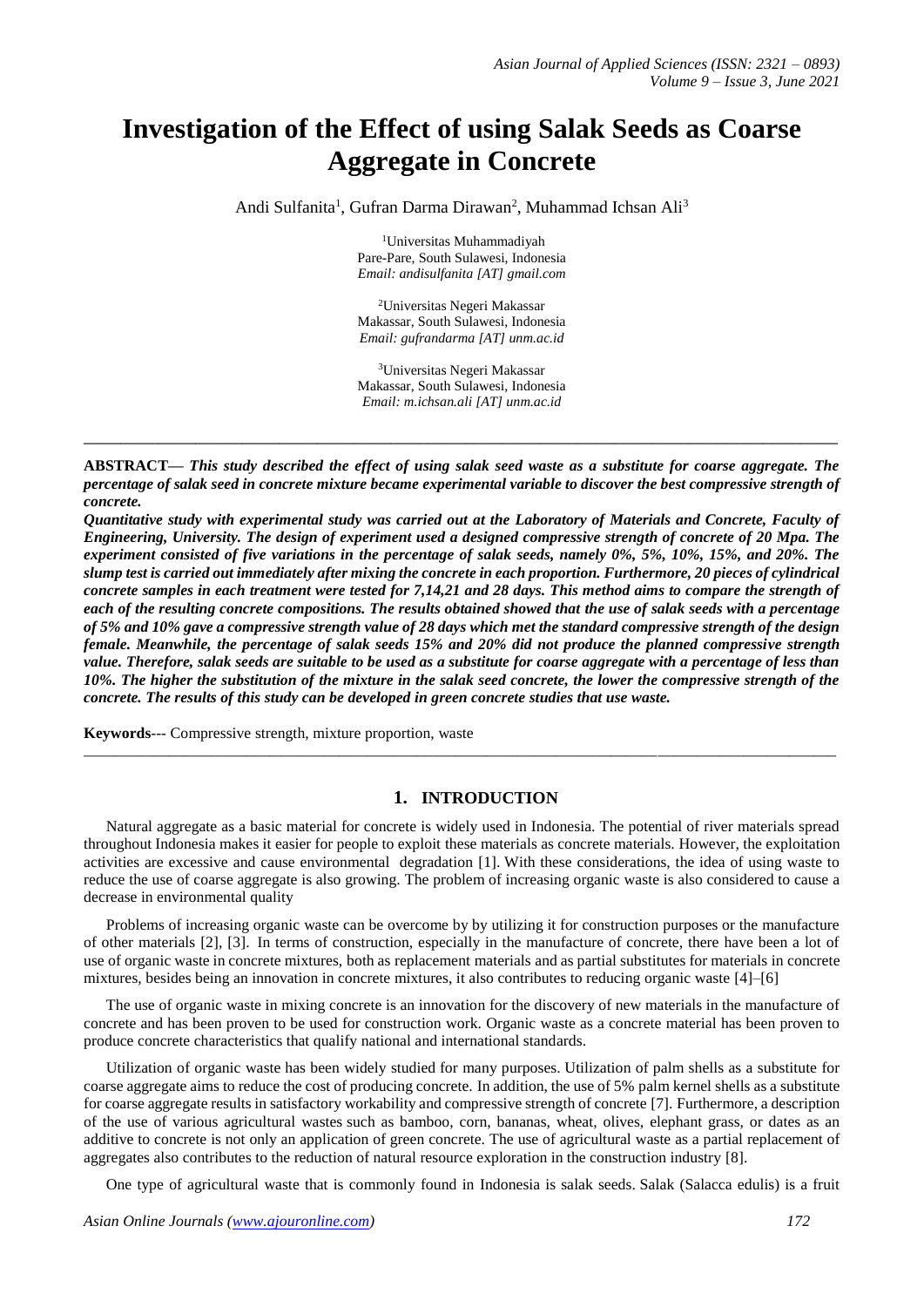*Asian Journal of Applied Sciences (ISSN: 2321 – 0893) Volume 9 – Issue 3, June 2021*

whose skin is scaly and brown in color and can be found in almost all parts of Indonesia. The fibrous flesh of the salak fruit is very popular with the community. In one salak fruit there are 1-3 seeds. Salak seeds are hard with sizes varying between 0.8 cm – 1.2 cm. The fruit consumptions in seed yield residual bark and immediately discarded because they are not useful.

This study introduces the use of seed bark (Salak seeds) as a substitute for coarse aggregate in the concrete mix. The use of salak fruit seeds in several articles is as a biofilm bed to release the sulfide content in the liquid. However, its use as a concrete material is a new innovation and has never been studied before. The availability of this material is spread throughout Indonesia and is easy to find throughout the year.

# **2. MATERIALS AND METHODS**

This study is a quantitative research with experimental testing through the Design of Experiment approach [9],[10] The study was conducted in Concrete Laboratory, Faculty of Engineering, University of Muhammadiyah Pare Pare by using materials and waste bark seed instead of coarse aggregate . The procedure for making a concrete mix plan is based on the standard for making concrete in Indonesia ( SK.SNI.T-15-1990-03 ) with a design compressive strength of 20 MPa. The composition of the constituent materials for 1 m 3 of concrete is presented in table 1

| Material               | Weight     |
|------------------------|------------|
| Water                  | 190 kg     |
| <b>Cement Portland</b> | 542, 86 kg |
| Fine aggregate         | 644,73 kg  |
| Coarse aggregate       | 845,41 kg  |

Table 1. Results of mix design

The use of salak seeds as a substitute material with variations in the composition of 0%, 5%, 10%, 15% and 20 % of the total coarse aggregate. The size of seeds is presented on figure 1

The sources of concrete constituent materials are presented in the following table:

| Table 2. Material and Sources |  |
|-------------------------------|--|
|-------------------------------|--|

| <b>Materials</b> | <b>Material Sources</b>                                              |  |  |
|------------------|----------------------------------------------------------------------|--|--|
| Cement           | The cement used is in accordance with SNI 15-7064-2004 standard with |  |  |
|                  | 50 kg bag packaging                                                  |  |  |
|                  |                                                                      |  |  |
| Water            | <b>PDAM</b>                                                          |  |  |
| Fine Aggregate   | Bili-bili (Kabupaten Gowa)                                           |  |  |
| Coarse Aggregate | Jeneberang River (Gowa)                                              |  |  |
| Salak seeds      | Organic waste                                                        |  |  |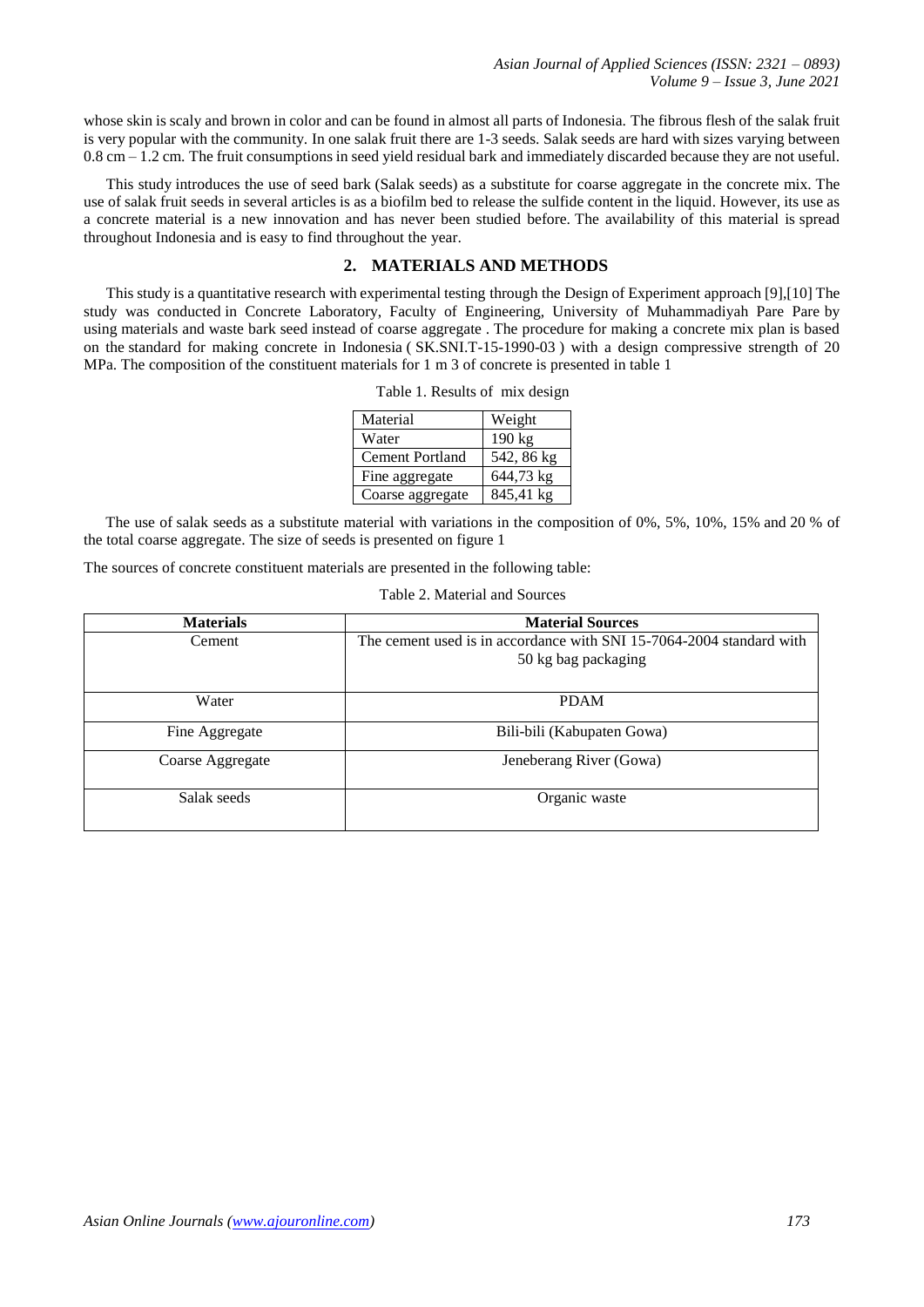

Fig. 1. Salak Seeds Size

Parameters of fine aggregate and coarse aggregate refers to SNI-03-2461-1991/2002; SII.0052.80;ASTM C-33) . Furthermore, workability check uses slump test while the compressive strength testing uses a comprehensive strenght on the concrete ages 3, 7, 14, 21 and 28 days . The experimental test stages are presented in Figure 2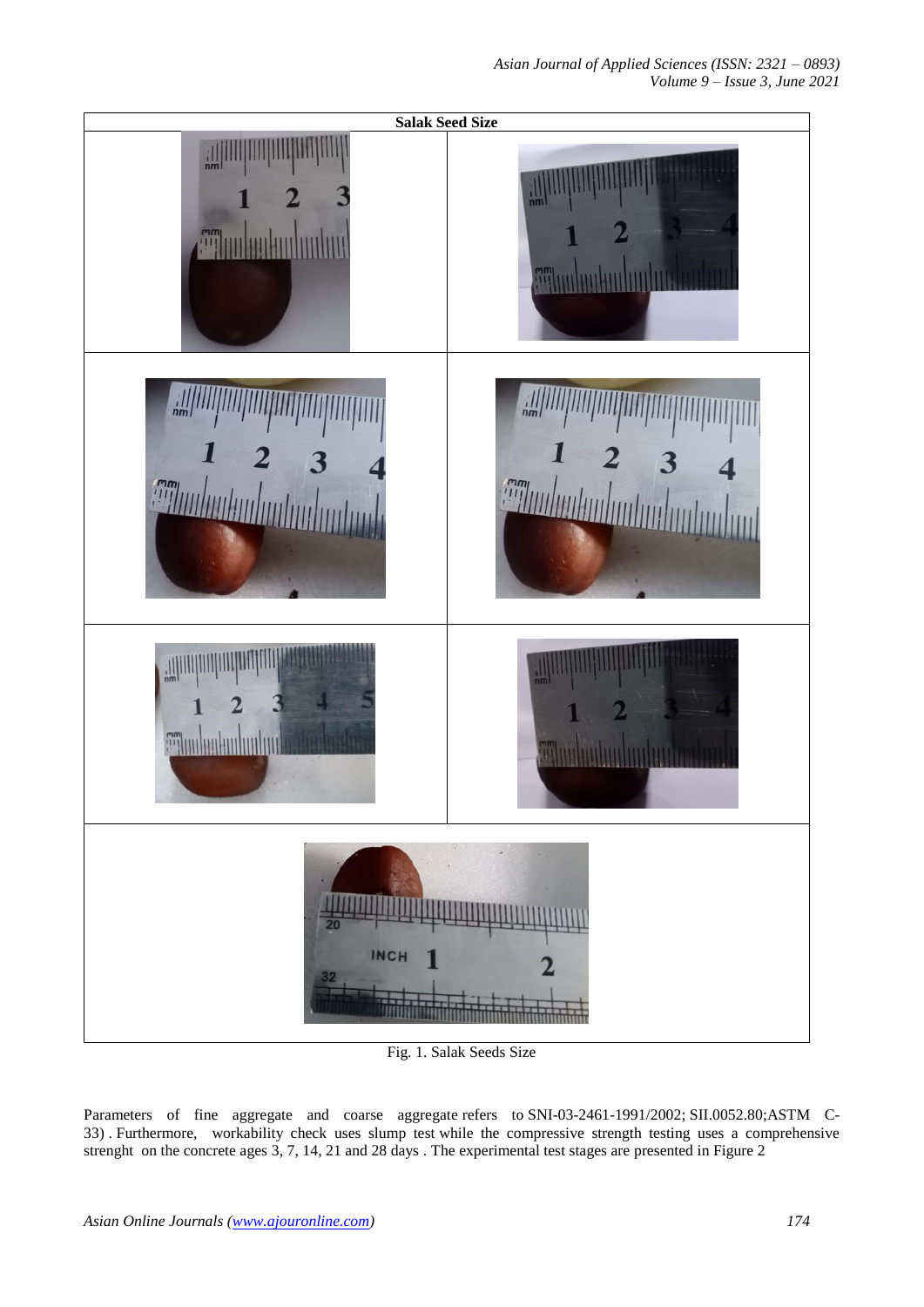*Asian Journal of Applied Sciences (ISSN: 2321 – 0893) Volume 9 – Issue 3, June 2021*



Figure 2. The stage of research

## **3. RESULTS**

## *a. Aggregate Testing*

The results of the examination of aggregate characteristics are considered in determining the design of the concrete

Table 3. Fine Aggregate Inspection Result

| N <sub>o</sub> | Test Types              | Results         | Terms              | <b>Notes</b> |
|----------------|-------------------------|-----------------|--------------------|--------------|
|                | Water contents          | 2,92%           | $0.5 - 5\%$        | Fulfill      |
| 2              | Sludge levels           | 3,95%           | Max 5%             | Fulfill      |
| 3              | Specific gravity        | 3,10            | $1,6 - 3,3$        | Fulfill      |
| 4              | Asobsi                  | 1,63%           | $0.2 - 2\%$        | Fulfill      |
| 5              | Weight off Volume       | $1,44$ kg/liter | $1,4-1,9$ kg/liter | Fulfill      |
| 6              | Solid Volume weight     | $1,4$ kg/liter  | $1,4-1,9$ kg/liter | Fulfill      |
| 7              | <b>Organic Contents</b> | No. 2           | $<$ No. 3          | Fulfill      |
| 8              | Gradation               |                 | Zona II            | Fulfill      |
|                |                         |                 |                    |              |
|                |                         |                 |                    |              |

The results of the examination of the characteristics of coarse aggregate and fine aggregate are presented in the table Table 4. Coarse aggregate inspection result

| No. | Test Types          | Results         | Terms              | <b>Notes</b> |
|-----|---------------------|-----------------|--------------------|--------------|
|     | Water contents      | 1,63%           | $0,5 - 5\%$        | Fulfill      |
| 2   | Sludge levels       | 0,87%           | <b>Max 5%</b>      | Fulfill      |
| 3   | Specific Gravity    | 2,05            | $1,6-3,3$          | Fulfill      |
| 4   | Asobsi              | 1,83%           | $0,2 - 2\%$        | Fulfill      |
|     | Weight off volume   | $1,63$ kg/liter | $1,4-1,9$ kg/liter | Fulfill      |
| 6   | Solid volume weight | $1,69$ kg/liter | $1,4-1,9$ kg/liter | Fulfill      |
|     | Gradation           |                 | Zona II            | Fulfill      |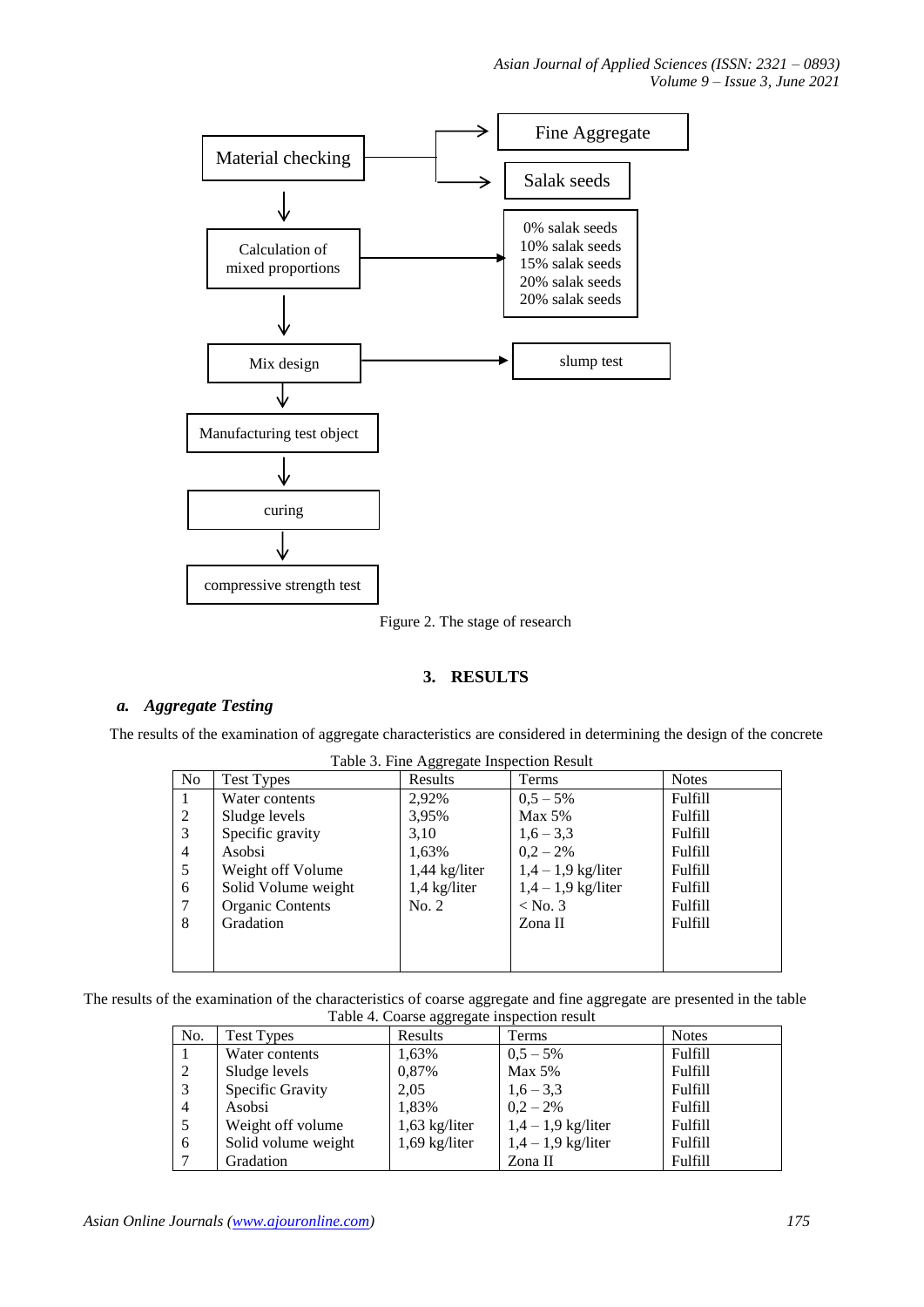Table 5 shows the characteristics of salak seeds for further comparison with the characteristics of natural coarse aggregate.

| Table 5. Characteristic of Salak Seeds |                     |                 |  |
|----------------------------------------|---------------------|-----------------|--|
| No.                                    | <b>Test Types</b>   | Results         |  |
|                                        | Water contents      | 7,88 %          |  |
| 2                                      | Specific gravity    | 1,77            |  |
| $\overline{3}$                         | Absorbsi            | 1,90 %          |  |
| $\overline{4}$                         | Weight off volume   | $0,15$ kg/liter |  |
| - 5                                    | Solid volume weight | $0,18$ kg/liter |  |
|                                        |                     |                 |  |

The results of the examination of the salak seeds characteristics shows a very high water content up to twice that of natural aggregates. Furthermore, the solid volume weight and loose volume weight of organic matter are highly low compared to natural coarse aggregate. The specific gravity of salak seeds shows a value between  $1.6 - 3.3$  or meets the requirements of coarse aggregate.

## *b. Concrete Mix design*

Results of design calculations mixture by DOE method obtained compotition of weight of constituent 1 M3 concrete for compressive strength of concrete is presented in the table 6.

| Table 0. MIA Design of Concrete |               |              |  |
|---------------------------------|---------------|--------------|--|
| Material                        | Weight $(Kg)$ | Composition  |  |
| Water                           | 190           | $W/c = 0.35$ |  |
| <b>Cement Portland</b>          | 542.86        |              |  |
| Sand                            | 644.73        | 1.18         |  |
| Crushed stone                   | 845.41        | 1.55         |  |
|                                 |               |              |  |

Table 6. Mix Design of Concrete

The results of the mix design require that the coarse and fine aggregates are in the SSD state. Furthermore, the addition of salak seeds refers to the percentage of coarse aggregate and produces the weight of SALAK SEEDS for every cubic meter of concrete. (table 7)

| Table 7. Comparison of Coarse Aggregate weight |               |           |               |              |
|------------------------------------------------|---------------|-----------|---------------|--------------|
| Salak Seeds Percentage                         | Coarse        | Aggregate | <b>SALAK</b>  | <b>SEEDS</b> |
|                                                | Weight $(Kg)$ |           | Weight $(Kg)$ |              |
|                                                | 845.41        |           |               |              |
|                                                | 803.14        |           | 42.27         |              |
| 10                                             | 760.87        |           | 84.54         |              |
| 15                                             | 718.60        |           | 63.41         |              |
| 20                                             | 676.33        |           | 84.54         |              |

Table 7. Comparison of Coarse Aggregate Weight

#### *c. Mixed Workability Testing*

Concrete mixtures are made by mixing the forming materials within a period of 10 to 15 minutes. Mixing time that is too short can cause a non-uniform mix . While the mixing time is too long can cause the separation of the constituent grains of concrete.

The workability of the mixture is carried out by using a slump test which refers to SNI 1972-2008 .

| Table 8. Slump Test Results   |            |  |
|-------------------------------|------------|--|
| <b>Salak Seeds Percentage</b> | Slump (mm) |  |
|                               | 90         |  |
|                               | 90         |  |
|                               | 90         |  |
|                               | 85         |  |
|                               |            |  |

The workability value of fresh concrete in the five types of mixtures shows relatively the same number. These results indicate that the addition of salak seeds does not affect the workability of the concrete

#### *d. Compressive Strength*

After making and maintaining the test object, then the compressive strength test of the test object is carried out. The compressive strength test of concrete was carried out on specimens aged 7, 14, 21 and 28 days as many as 20 samples for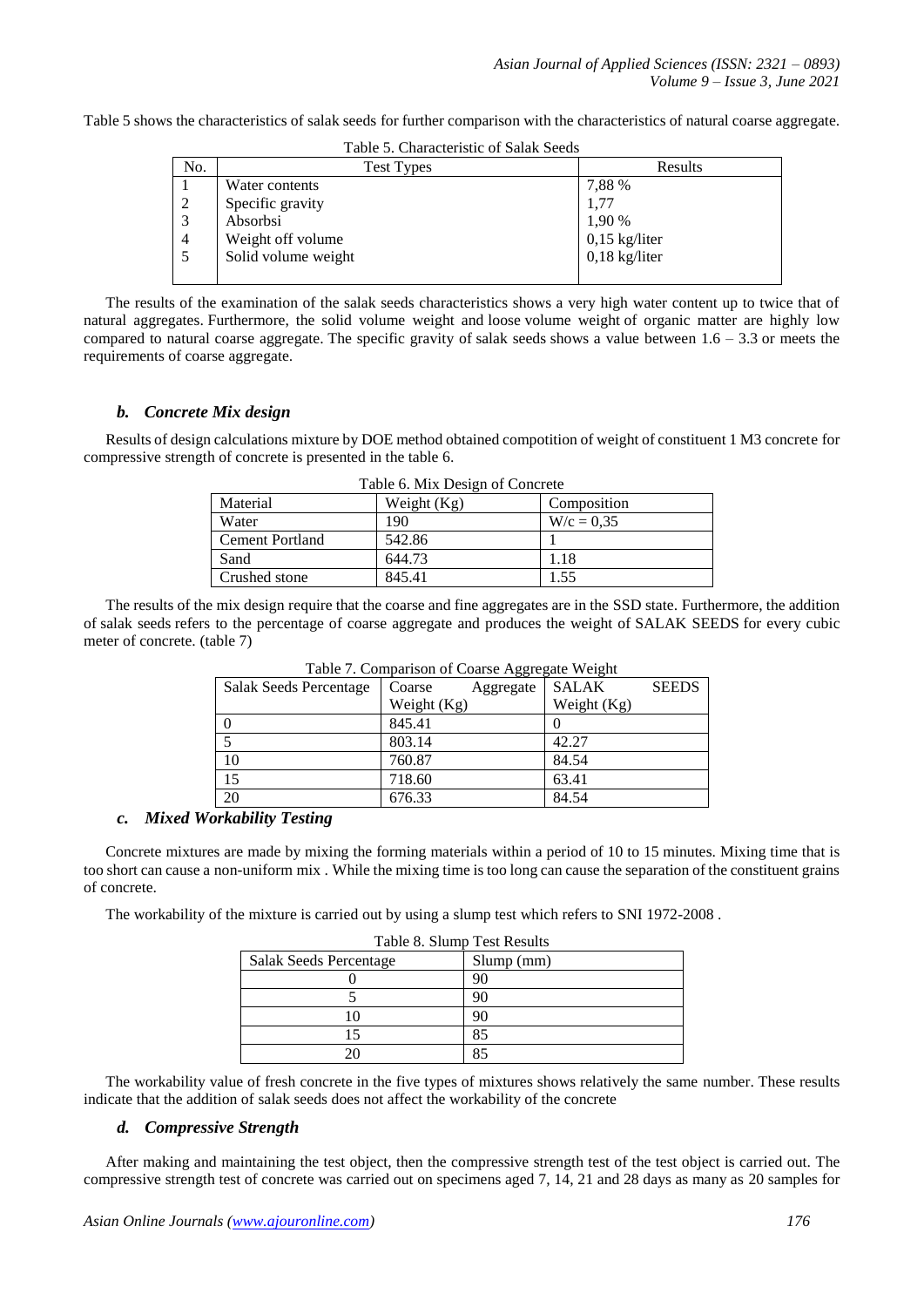each variation of the mixture.



Fig 3. Graph of The Compressive Strength Of Concrete

Figure 3 describes the test results of concrete without salak seeds at the age of 28 days at 24 . 062 MPa. For the percentage of salak seeds 5 % , the 28-day compressive strength value was 21.682 with a ratio of 90% compared to a mixture of 0% salak seeds. Mixed concrete with 10% of salak seeds produce compressive strength 21.401 MPa , or 88.9% of strong concrete without salak seeds. Replacement of 15% coarse aggregate with salak seeds causes a decrease in compressive strength of 20% and produces a strength of 19.439 MPa. Moreover with the addition of 20% salak seeds, the compressive strength of the female only reached 14,996 MPa. Thus, the addition of 5% and 10% of salak seeds resulted in a concrete compressive strength that exceeded the design concrete compressive strength . While the percentages of 15% and 20% are not recommended because they produce a highly low compressive strength of concrete .

The achievement of the compressive strength of concrete is assessed as a strength ratio or percentage of strength at a certain age compared to the compressive strength of 28 days. A large ratio value at the initial age of the concrete indicates a faster achievement of the compressive strength of the concrete. The results of the calculation of the strength ratio are presented in Figure 4



Fig 4. Strength Rasio in Several Variation of Concrete Mix

Concrete with 10% and 15% salak seeds showed a high strength ratio value (more than 0.95) at 7 days of age. This ratio increases with the increase in the generality of the concrete. While the percentage of 15% and 20% salak seeds, the ratio value is very low. Moreover at the age of 21 days the ratio of attainment of strength is less than 95%.